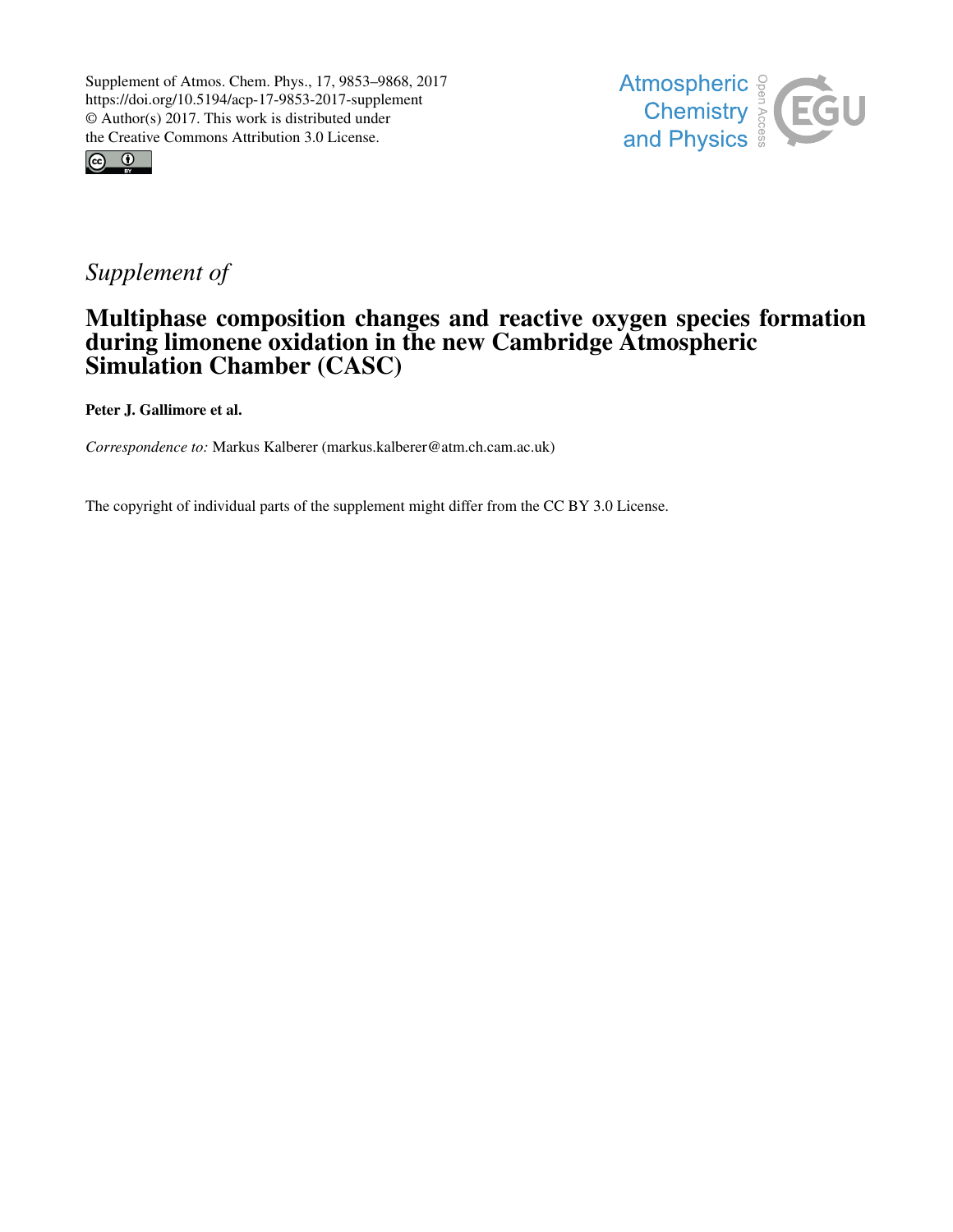## **Spectra of chamber light sources**

The spectrum of the tanning lamps used for photochemistry and transmission characteristics of the FEP used for the chamber walls is presented in Figure S1.



**Figure S1: (a) Spectrum of tanning lamps installed in CASC facility. (b) Relative transmission of FEP film used for chamber walls, demonstrating good transmission at wavelengths above 300 nm.** 

10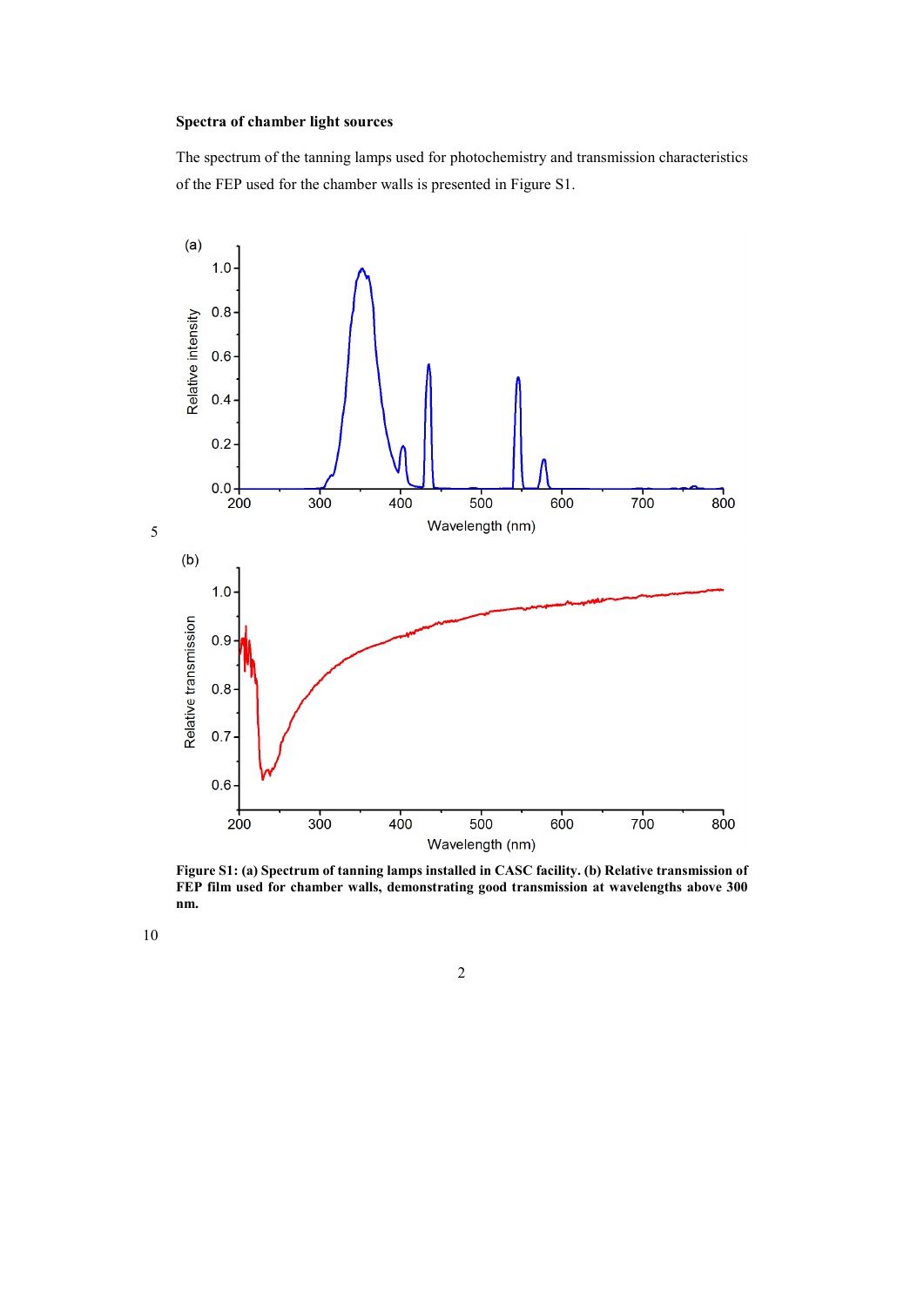## **Photolysis frequency of NO<sup>2</sup>**

A common approach to assess light intensity in atmospheric simulation chambers is to quantify the photolysis frequency of NO<sub>2</sub>,  $J_{NQ2}$ . Irradiation of NO<sub>2</sub> results in a photostationary state between NO, NO<sub>2</sub> and O<sub>3</sub>. *J*<sub>NO2</sub> can be calculated from these measured steady-

5 state concentrations and the known bimolecular rate constant  $(k_{\text{NO+O3}} = 2 \times 10^{-14} \text{ cm}^3)$ molecule<sup>-1</sup> s<sup>-1</sup>, (Atkinson et al., 2004)) according to Equation S1:

$$
J_{NO2} = \frac{k_{NO+O3}[NO][O_3]}{[NO_2]} \qquad (S1)
$$

 $J_{NQ2}$  was determined to be 0.49  $\pm$  0.09 min<sup>-1</sup>. Values of  $J_{NQ2}$  from various chambers are 10 compiled in Table S1.

**Table S1: Comparison of NO2 photolysis rates for different indoor chambers using artificial light sources.** 

3

| Chamber    | $J_{\text{NO2}}$ (min <sup>-1</sup> ) | Light source   | Reference             |
|------------|---------------------------------------|----------------|-----------------------|
|            |                                       |                |                       |
| CASC       | 0.49                                  | Tanning lamp   | This work             |
| Caltech    | 1.5                                   | Black lamp     | Cocker et al. (2001)  |
| <b>PSI</b> | 0.12                                  | Xenon arc lamp | Paulsen et al. (2005) |
| GIG-CAS    | 0.49                                  | Black lamp     | Wang et al. (2014)    |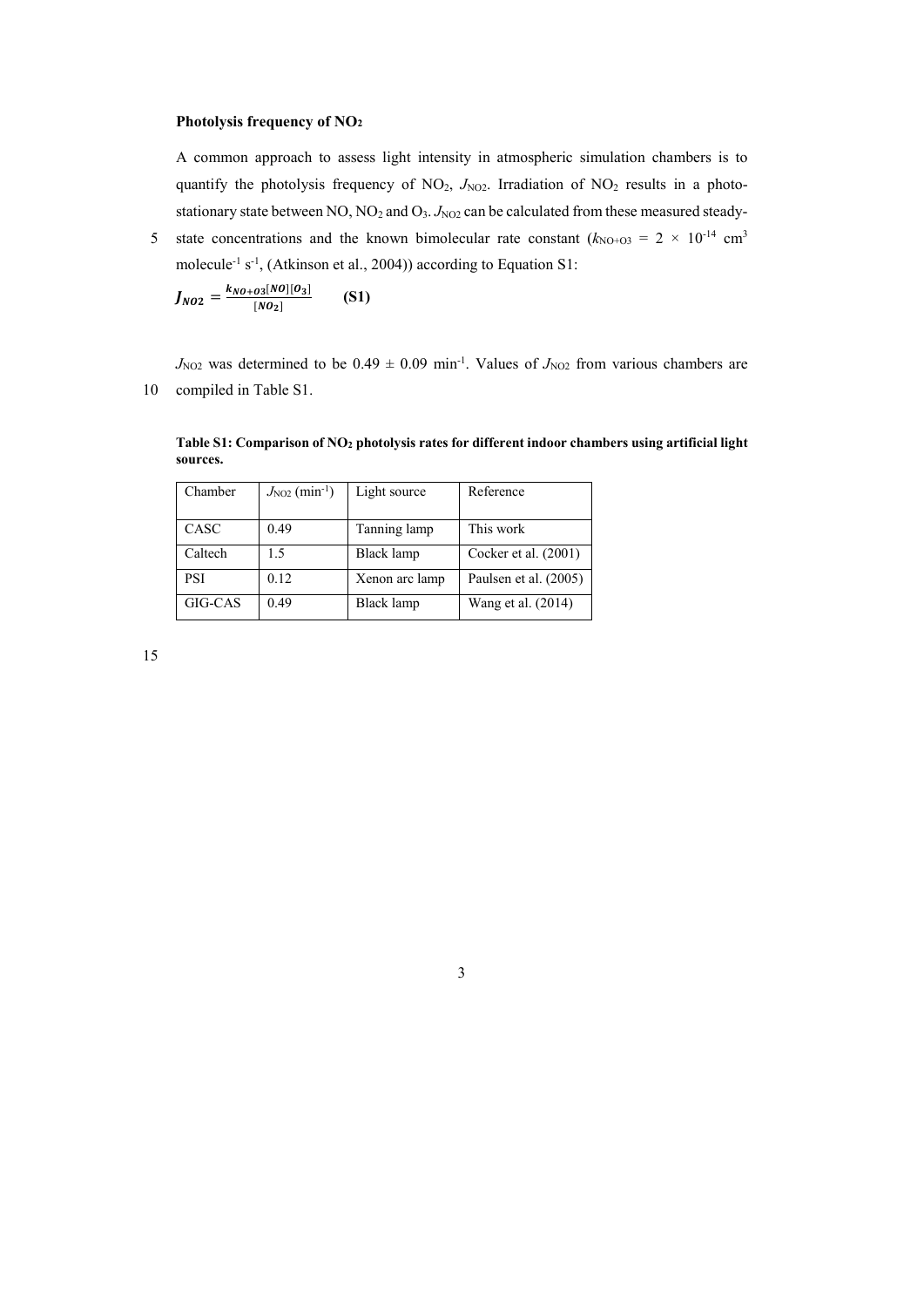# **Chamber mixing**

5

The mixing performance of the "air sprinkler" system was assessed by introducing  $\alpha$ -pinene into chamber via the reactant port and monitoring its concentration over time at the sampling port via PTR-MS.



**Figure S2: Relative concentration of α-pinene measured at the sampling chamber port after evaporation into the reactant chamber port. The use of 3 × 10s "bursts" of the air sprinkler mixes the chamber in a few minutes (blue curve) rather than 30-40 minutes by diffusion alone (red curve). The short gap in the blue data set at 30 minutes corresponds to an interruption to PTR-**10 **MS sampling.**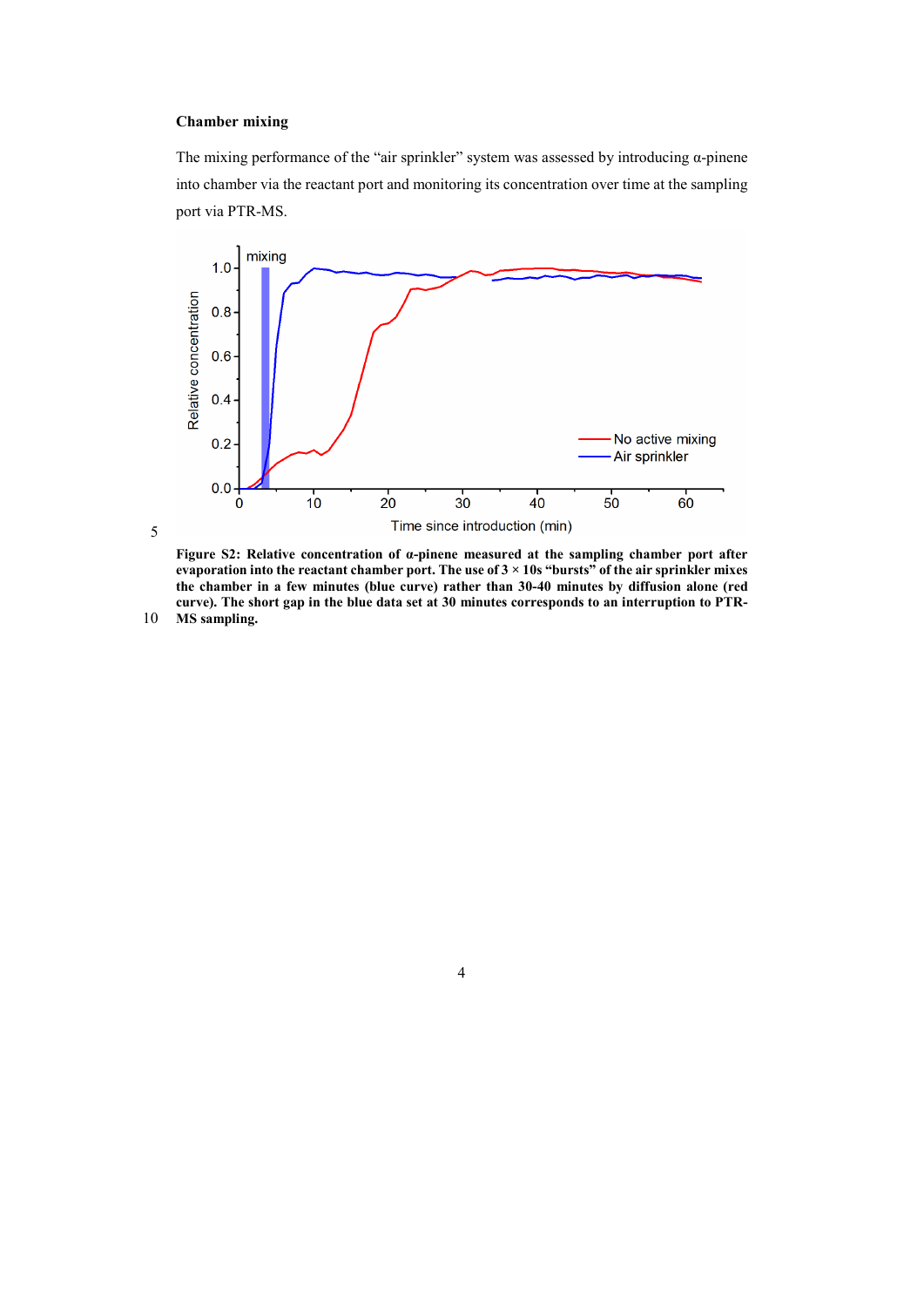#### **Particle wall losses**

The lifetime of particles in a simulation chamber is affected by wall losses which are dependent on the size distribution of the aerosol as well as chamber-specific properties such as volume and wall material. Wall losses were determined for the CASC facility by

- 5 monitoring the evolving size distribution of ammonium sulfate (AS) aerosol over ten experiments between 0 and 70 % RH. Particles were generated from a 0.01 M aqueous AS solution dried prior to introduction. A Kr-85 neutraliser (TSI 3077) was used to ensure an equilibrium aerosol charge distribution in some experiments, but the wall loss rates were not found to be substantially different without the neutraliser. No significant dependence on
- 10 chamber RH was found for the range tested (0-70 %).

Deposition to the walls was treated as a first order process (Cocker et al., 2001). The total aerosol number and mass concentrations as a function of time can be described by Equations S2 and S3 respectively:

15

$$
\frac{dN(D_p,t)}{dt} = -\beta_N N(D_p,t)
$$
 (S2)  

$$
\frac{dM(D_p,t)}{dt} = -\beta_M M(D_p,t)
$$
 (S3)

Where  $\beta_N$  and  $\beta_M$  are the characteristic number and mass weighted first order wall loss coefficients. 10 aerosol experiments were used to calculate  $\beta_N = 0.201 \pm 0.025$  h<sup>-1</sup> and  $\beta_M =$  $20$  0.166  $\pm$  0.020 h<sup>-1</sup>, respectively. This corresponds to aerosol lifetimes of 5-6 hours,

comparable to other chambers as illustrated in Table S2.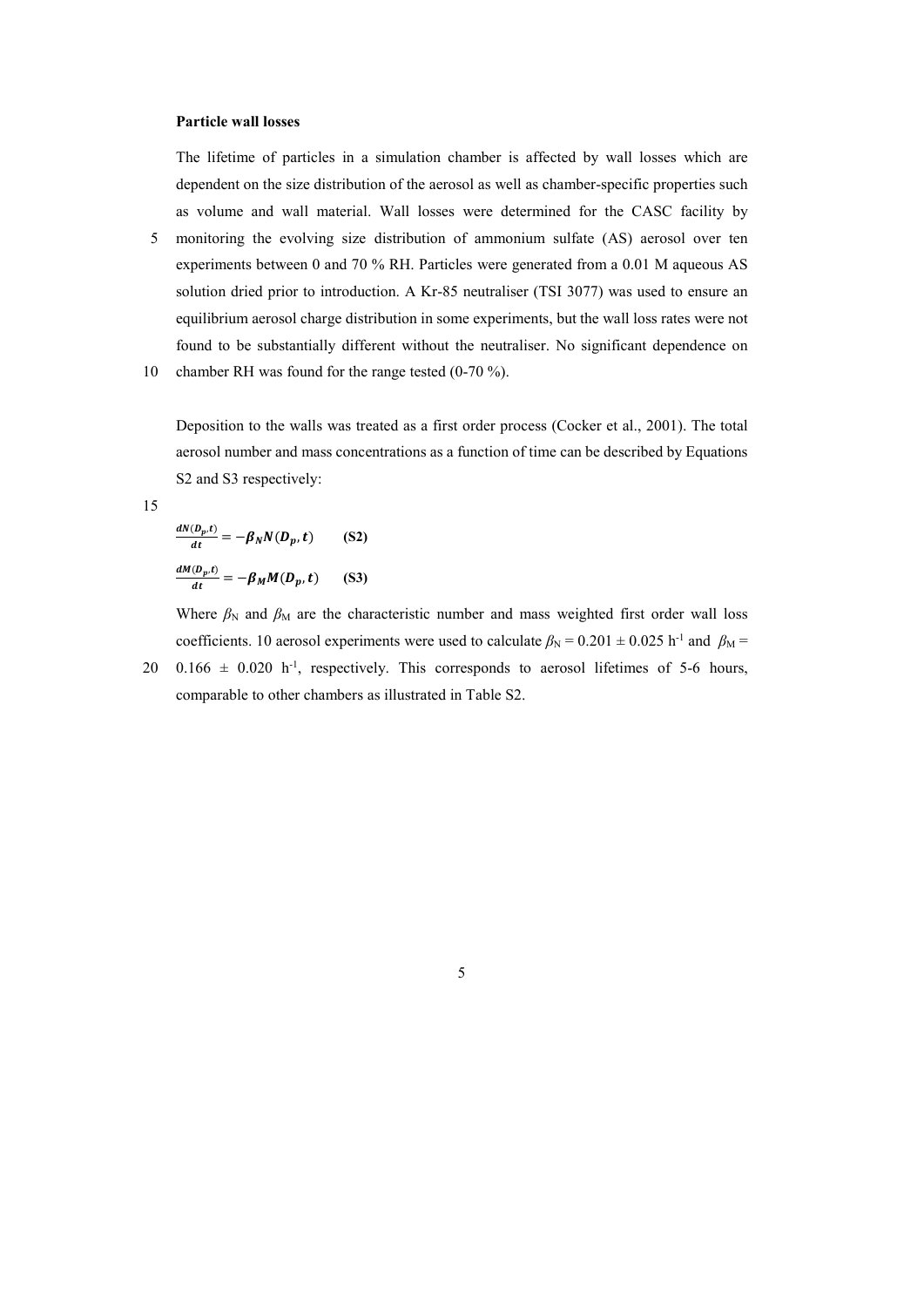| Chamber        | Volume $(m^3)$ | $\beta_N(h^{-1})$ | $\beta$ <sub>M</sub> $(h^{-1})$ | Reference                        |
|----------------|----------------|-------------------|---------------------------------|----------------------------------|
| CASC           | 5.4            | 0.201             | 0.166                           | This work                        |
| Caltech        | 28             | $0.09 -$          | $\overline{\phantom{0}}$        | (Cocker et al., 2001)            |
|                |                | 0.18              |                                 |                                  |
| <b>PSI</b>     | 27             | 0.209             | 0.139                           | (Paulsen et al., $2005$ )        |
| <b>EUPHORE</b> | 200            | 0.18              |                                 | (Martin-Reviejo<br>Wirtz,<br>and |
|                |                |                   |                                 | 2005)                            |
| <b>SAPHIR</b>  | 270            | 0.27              |                                 | (Rollins et al., 2009)           |
| <b>CMU</b>     | 12             | 0.40              |                                 | (Donahue et al., 2012)           |
| GIG-CAS        | 30             | 0.17              | $\overline{\phantom{0}}$        | (Wang et al., 2014)              |

**Table S2: Comparison of number-weighted and mass-weighted particle wall loss rates for different Teflon chambers.** 

The procedure for particle wall loss correction is similar to that described by Rollins et al., 5 (2009) who assume that particle concentration changes between consecutive measurements (~2 minutes) can be decomposed into two separate terms: wall deposition and SOA production. By iteratively increasing the measured concentration at each time step to offset the losses calculated from Equation S3, a loss-free concentration is calculated.

- 10 The resulting loss-corrected time series (Figure 3) suggests that for limonene ozonolysis SOA production continues for 2-3 hours via multi-generational reactions in the chamber and reaches a maximum value of  $375 \mu g$  m<sup>-3</sup>. This corresponds to an aerosol yield (defined as the mass of SOA formed per mass of reacted VOC) of 32 %. Aerosol yields are dependent on a number of parameters including aerosol mass loading and oxidation conditions, as well as
- 15 chamber-specific factors. Our yields are consistent with previous studies at similar mass loadings, which occupy a broad range from ~30-90 % (Chen and Hopke, 2010; Leungsakul et al., 2005; Youssefi and Waring, 2014; Zhang et al., 2006).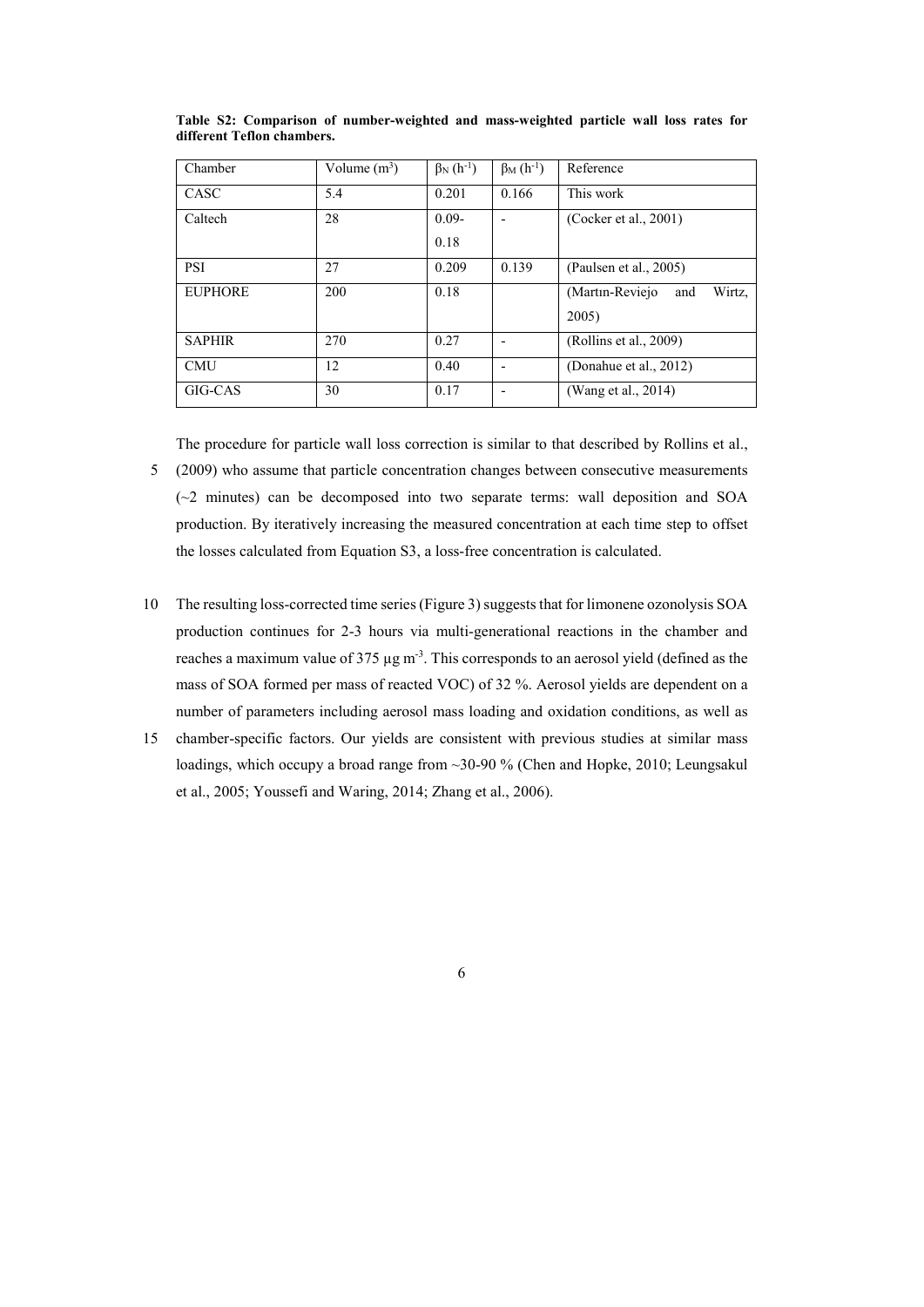#### **Heterogeneous oxidation mechanism in PG-AM**

The proposed mechanism which forms  $C_9H_14O_5$  from  $C_{10}H_{16}O_4$  is shown in Figure S3. This reaction is represented in PG-AM with a yield of 0.4 based on exo-C=C ozonolysis for βpinene (Jenkin, 2004). The alternative branch which forms a C<sub>9</sub> Criegee intermediate and

5 formaldehyde, is not included due to the uncertainties surrounding particle-phase Criegee intermediate chemistry.



**Figure S3: Proposed reaction of unsaturated C10H16O4 (treated as 7-OH limononic acid in the**  10 **model) with ozone to form the carbonyl product C9H14O5. Model results from PG-AM are compared with time series for** *m/z* **199 and 201 respectively (Figure 5(b)).**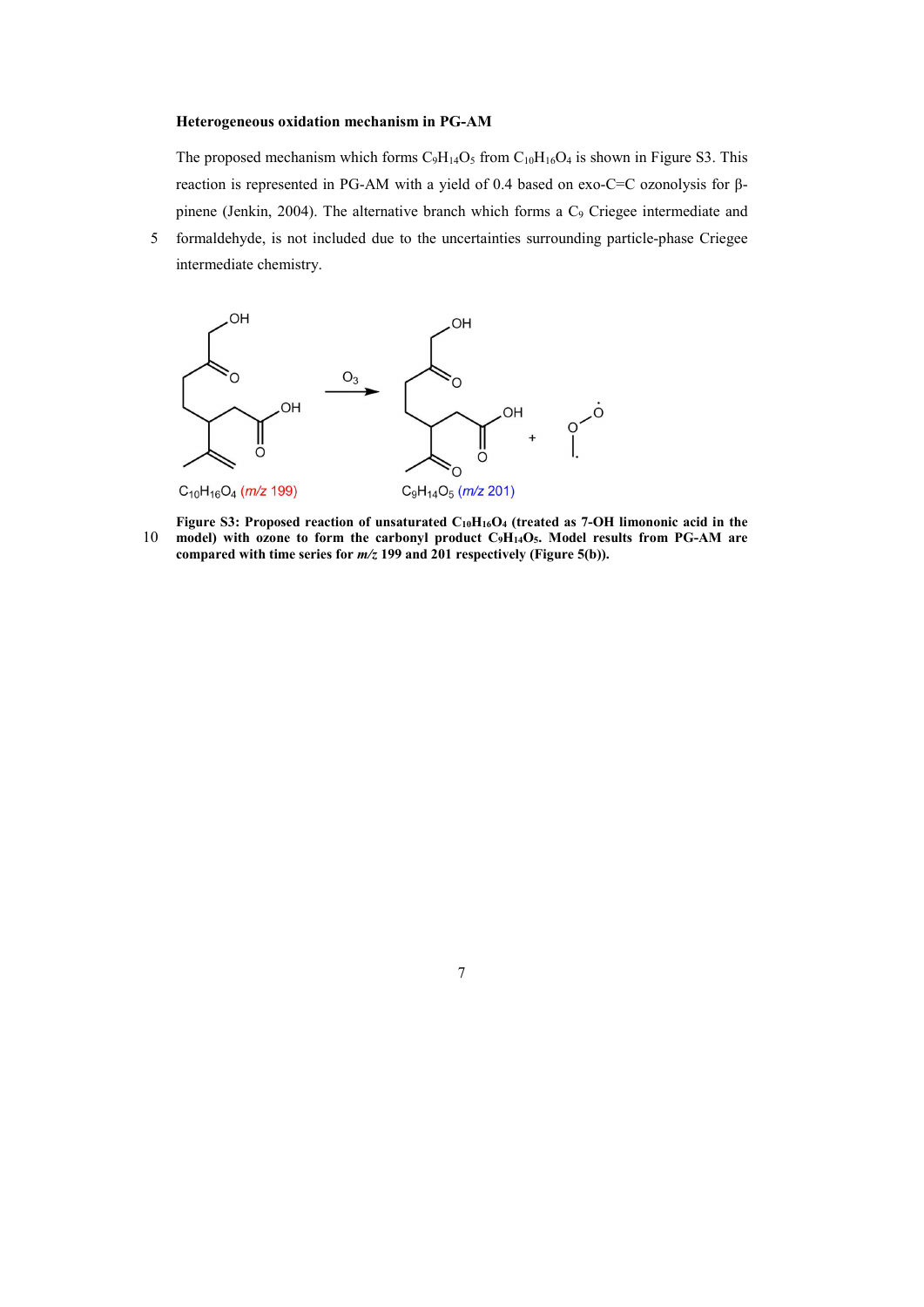#### **References**

Atkinson, R., Baulch, D. L., Cox, R. A., Crowley, J. N., Hampson, R. F., Hynes, R. G., Jenkin, M. E., Rossi, M. J. and Troe, J.: Evaluated kinetic and photochemical data for atmospheric chemistry: Volume 1 - gas phase reactions of Ox, HOx, NOx and SOx species, 5 Atmos. Chem. Phys. Discuss., 4, 1461–1738, doi:10.5194/acpd-3-6179-2003, 2004.

Chen, X. and Hopke, P. K.: A chamber study of secondary organic aerosol formation by limonene ozonolysis, Indoor Air, 20, 320–328, doi:10.1111/j.1600-0668.2010.00656.x, 2010.

Cocker, D. R., Flagan, R. C. and Seinfeld, J. H.: State-of-the-art chamber facility for studying 10 atmospheric aerosol chemistry, Environ. Sci. Technol., 35(12), 2594–2601, doi:10.1021/es0019169, 2001.

Donahue, N. M., Henry, K. M., Mentel, T. F., Kiendler-Scharr, A., Spindler, C., Bohn, B., Brauers, T., Dorn, H. P., Fuchs, H., Tillmann, R., Wahner, A., Saathoff, H., Naumann, K.- H., Möhler, O., Leisner, T., Müller, L., Reinnig, M.-C., Hoffmann, T., Salo, K., Hallquist,

15 M., Frosch, M., Bilde, M., Tritscher, T., Barmet, P., Praplan, A. P., DeCarlo, P. F., Dommen, J., Prévôt, A. S. H. and Baltensperger, U.: Aging of biogenic secondary organic aerosol via gas-phase OH radical reactions., Proc. Natl. Acad. Sci. U. S. A., 109(34), 13503–13508, doi:10.1073/pnas.1115186109, 2012.

Jenkin, M. E.: Modelling the formation and composition of secondary organic aerosol from 20  $\alpha$  - and  $\beta$  -pinene ozonolysis using MCM v3, Atmos. Chem. Phys., 3(3), 1741–1757, 2004.

Leungsakul, S., Jaoui, M. and Kamens, R. M.: Kinetic Mechanism for Predicting Secondary Organic Aerosol Formation from the Reaction of d-Limonene with Ozone, Environ. Sci. Technol, 39, 9583–9594, 2005.

Martın-Reviejo, M. and Wirtz, K.: Is Benzene a Precursor for Secondary Organic Aerosol ?, 25 Environ. Sci. Technol., 39, 1045–1054, 2005.

Paulsen, D., Dommen, J., Kalberer, M., Prévôt, A. S. H., Richter, R., Sax, M., Steinbacher, M., Weingartner, E. and Baltensperger, U.: Secondary organic aerosol formation by irradiation of 1,3,5-trimethylbenzene-NOx-H2O in a new reaction chamber for atmospheric chemistry and physics., Environ. Sci. Technol., 39(8), 2668–2678, doi:10.1021/es0489137, 30 2005.

Rollins, A. W., Kiendler-Scharr, A., Fry, J. L., Brauers, T., Brown, S. S., Dorn, H.-P., Dubé, W. P., Fuchs, H., Mensah, A., Mentel, T. F., Rohrer, F., Tillmann, R., Wegener, R., Wooldridge, P. J., Cohen, R. C., Tilmann, R., Wegener, R., Wooldridge, P. J. and Cohen, R. C.: Isoprene oxidation by nitrate radical: alkyl nitrate and secondary organic aerosol yields, 35 Atmos. Chem. Phys., 9(2), 6685–6703, doi:10.5194/acpd-9-8857-2009, 2009.

Wang, X., Liu, T., Bernard, F., Ding, X., Wen, S., Zhang, Y., Zhang, Z., He, Q., Lu, S., Chen, J., Saunders, S., Yu, J., Lü, S. and Chen, J.: Design and characterization of a smog chamber for studying gas-phase chemical mechanisms and aerosol formation, Atmos. Meas. Tech., 7, 301–313, doi:10.5194/amt-7-301-2014, 2014.

40 Youssefi, S. and Waring, M. S.: Transient secondary organic aerosol formation from d-